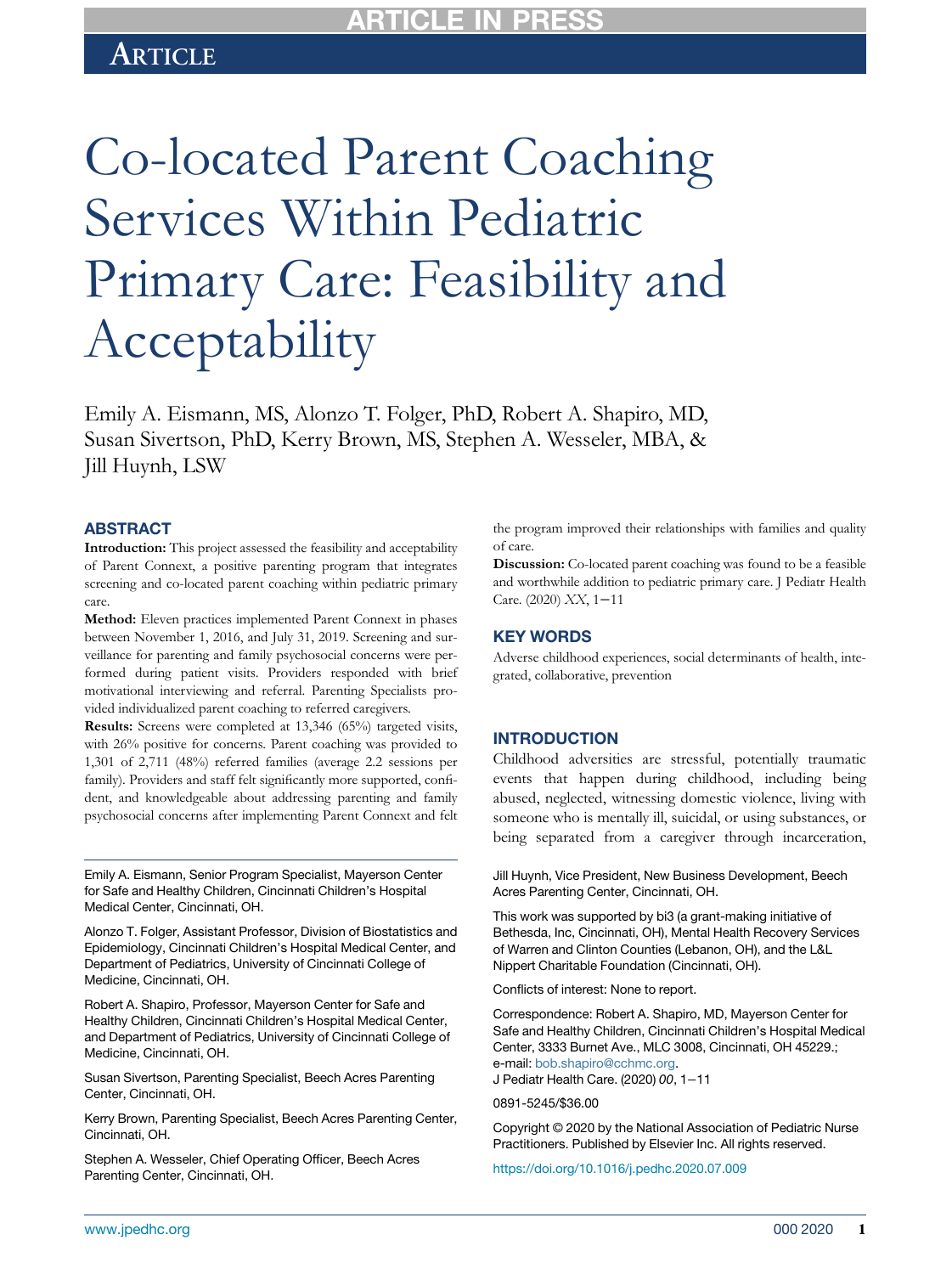## RTICLE IN PR

divorce, or death [\(Felitti et al., 1998](#page-10-0)). An estimated 62% of the U.S. population has been exposed to one of these experiences, with 16% reporting exposure to four or more ([Merrick, Ford, Ports, & Guinn, 2018\)](#page-10-1). Exposure to four or more childhood adversities has been strongly associated with worse physical and mental health outcomes in adulthood [\(Felitti et al., 1998\)](#page-10-0). Greater exposure to adversity has also been linked with greater odds of having a developmental, physical, or mental health condition in childhood ([Bethell, Newacheck, Hawes, & Halfon, 2014;](#page-9-0) [Bright, Knapp, Hinojosa, Alford, & Bonner, 2016\)](#page-9-1).

Given these associations, addressing childhood adversity is highly relevant to the delivery of health care. In particular, the pediatric primary care setting could be a promising environment for addressing childhood adversity because pediatricians have frequent contact, a high level of trust, and continuity of care with families and children. To prevent the effects of childhood adversity, the American Academy of Pediatrics has recommended that pediatricians provide guidance related to child social−emotional development and positive parenting techniques, actively screen for psychosocial risk factors, and participate in innovative service delivery adaptations to support at-risk children [\(Garner, Shonkoff,](#page-10-2) [Committee on Psychosocial Aspects of Child and Family](#page-10-2) [Health, Committee on Early Childhood, Adoption, and](#page-10-2) [Dependent Care, & Section on Developmental and Behav](#page-10-2)[ioral Pediatrics, 2012\)](#page-10-2).

A 2013 survey of general pediatricians found that most (79% to 81%) agree that screening for family psychosocial risk factors is within the scope of the pediatric medical home and that their advice can influence positive parenting skills [\(Kerker et al., 2016;](#page-10-3) [Szilagyi et al., 2016\)](#page-10-4). However, about one-third (32%) were not routinely screening for any of the family psychosocial risk factors that they asked about, and 20% were only screening for one—typically maternal depression or divorce ([Kerker et al., 2016](#page-10-3); [Szilagyi et al., 2016](#page-10-4)). A 2011 survey of primary care physicians found that most (85%) consider patients' psychosocial needs to be as important as medical conditions, but the majority (80%) lack confidence in their capacity to address psychosocial needs [\(Fenton, 2011\)](#page-10-5). A systematic review of primary care interventions to address childhood adversity found that the majority (9 out of 10 studies) showed a positive impact on outcomes, including reduced child maltreatment rates, improved child behavior, increased referral rates, and enhanced physician competence [\(Flynn et al., 2015\)](#page-10-6). Positive parenting programs have also been shown to reduce child maltreatment rates [\(Prinz, Sanders, Shapiro, Whitaker, & Lutzker, 2009](#page-10-7)).

Parent Connext is a positive parenting and prevention program that was designed within the pediatric primary care setting in response to the American Academy of Pediatrics recommendations above ([Lott, 2020](#page-10-8)). Parent Connext integrates both screening and surveillance for parenting and family psychosocial concerns as well as co-located parent coaching services within pediatric primary care. Pediatricians screen families for parenting and family psychosocial concerns at targeted well-child visits from birth to 6 years of age

and routinely surveil for these concerns at all other patient visits. They use motivational interviewing skills to discuss concerns with families and connect them with resources. A similar screening model has previously been shown to reduce child protective services reports and harsh punishment by parents ([Dubowitz, Feigelman, Lane, & Kim,](#page-9-2) [2009\)](#page-9-2). Parent coaching is a collaborative one-on-one process intended to guide, equip, and empower parents toward achieving their parenting-related goals. Parenting Specialists from a community-based organization with graduate-level education work with parents onsite at the pediatric practice to identify and employ solution-focused strategies for their parenting concerns with the goal of promoting child social−emotional and behavioral health through strengthened positive parenting and family functioning. Parent coaching services are available to all families within the practice, regardless of the child's age. By offering parenting services onsite, parents can receive nearly immediate access to individualized support within a familiar environment. When a referral for more extensive evaluation or intervention is warranted, Parenting Specialists can serve as a bridge to connect parents with other services, such as mental health counseling.

This paper is the first to describe the Parent Connext program and explores the feasibility and acceptability of its integration within 11 pediatric primary care practices. Feasibility was assessed through process measures including screening, referral, and usage rates, and acceptability was assessed through a survey of primary care providers and staff on their attitudes, support, confidence, and knowledge related to addressing parenting and family psychosocial concerns as well as their satisfaction with Parent Connext.

## METHODS

#### Setting and Participants

Program staff introduced Parent Connext to 12 pediatric primary care practices within the Cincinnati metropolitan area in the Midwestern United States, and 11 agreed to participate. Four practices began Parent Connext on November 1, 2016. An additional three practices began on January 1, 2018, and another four practices began on January 1, 2019. Two practices that began in 2016 were independently owned solo pediatric primary care practices, and the other nine practices were part of one large multispecialty group medical practice. [Table 1](#page-2-0) contains more information on these practices. This paper reports results from July 1, 2017, to July 31, 2019 as the screening tool was standardized by July 2017. Process measures were tracked monthly and shared with each practice routinely to assess feasibility and to improve program quality. This project, including a request to waive informed consent, was reviewed by the Institutional Review Board and was determined not to require human subjects approval as it did not meet the regulatory criteria for research involving human subjects. Primary care providers and staff completed the acceptability survey anonymously online, with no identifying private information collected. Providers and staff did not receive compensation for participating.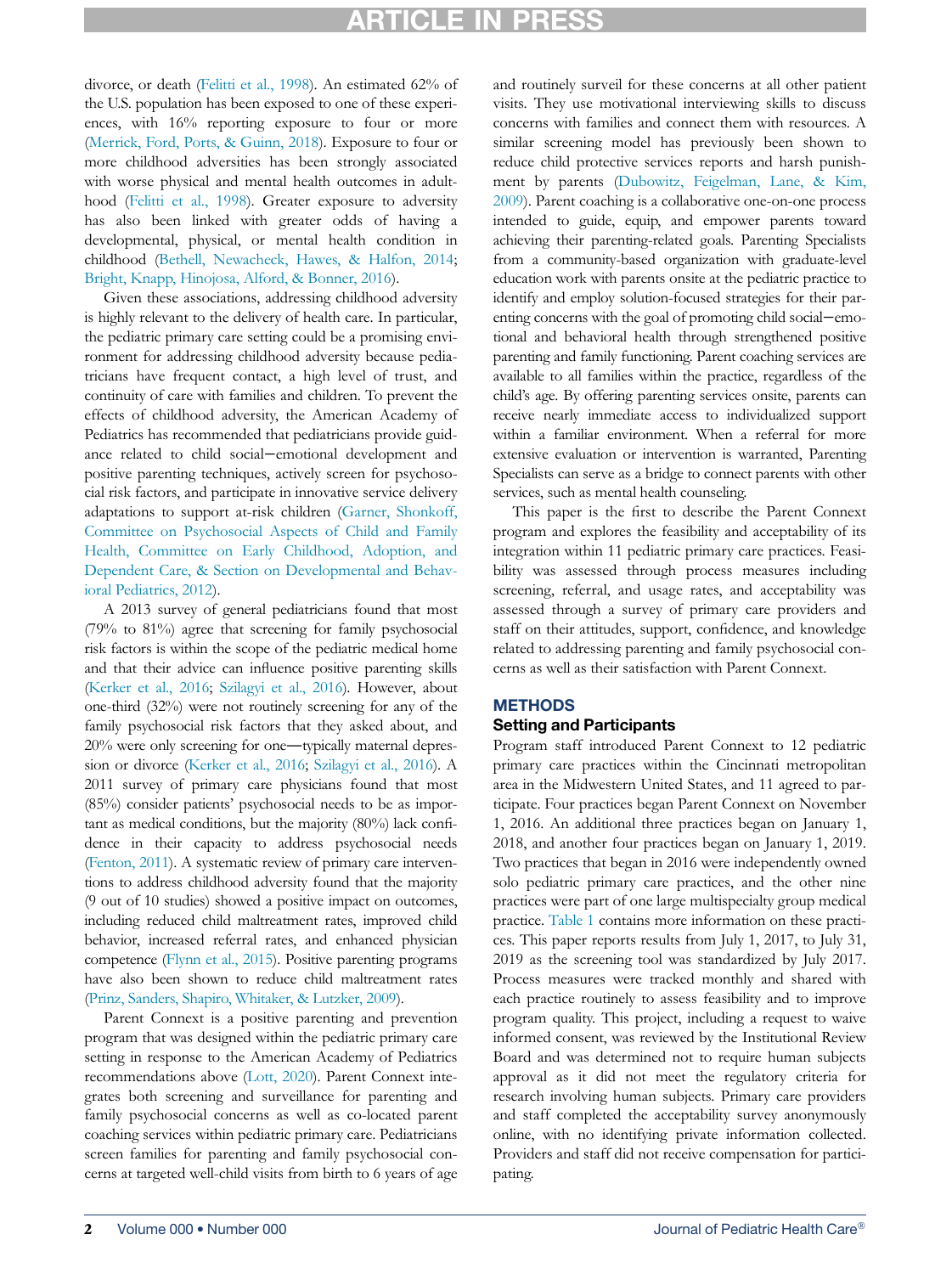<span id="page-2-1"></span><span id="page-2-0"></span>

| TABLE 1. Characteristics of 11 pediatric primary care practices that implemented Parent Connext |             |                 |                                 |                                   |                                                    |                                           |                                         |                                        |                                        |                                                |                                        |
|-------------------------------------------------------------------------------------------------|-------------|-----------------|---------------------------------|-----------------------------------|----------------------------------------------------|-------------------------------------------|-----------------------------------------|----------------------------------------|----------------------------------------|------------------------------------------------|----------------------------------------|
| <b>Practices</b>                                                                                | <b>Type</b> | <b>Location</b> | <b>Patient</b><br>population, n | <b>Percent</b><br><b>Medicaid</b> | <b>Targeted visits</b><br>for screening,<br>months | <b>Targeted</b><br>visits<br>completed, n | <b>Screens</b><br>completed,<br>$n$ (%) | <b>Screens</b><br>reviewed,<br>$n$ (%) | <b>Positive</b><br>screens,<br>$n$ (%) | <b>Families</b><br>referred<br>for coaching, n | <b>Families</b><br>coached,<br>$n$ (%) |
| Cohort 1                                                                                        |             |                 |                                 |                                   |                                                    |                                           |                                         |                                        |                                        |                                                |                                        |
| Practice 1 <sup>a</sup>                                                                         | Solo        | Suburban        | 19.989                          | 4.2                               | 1, 9, 24, 36                                       | 7,781                                     | 5,366 (69)                              | 5,223(97)                              | 1,210 (23)                             | 541                                            | 386 (71)                               |
| Practice 2                                                                                      | Solo        | Suburban        | 3,300 <sup>b</sup>              | 4.0                               | 1, 12, 36                                          | 416                                       | 378(91)                                 | 359(95)                                | 113 (30)                               | 76                                             | 45 (59)                                |
| Practice 3                                                                                      | Group       | Suburban        | 10,025                          | 10.8                              | 1, 15, 36, 60                                      | 2,956                                     | 1,850 (63)                              | 1,804 (98)                             | 498 (27)                               | 447                                            | 206(46)                                |
| Practice 4                                                                                      | Group       | Urban           | 6,698                           | 14.3                              | 1, 15, 36, 72                                      | 3,014                                     | 2,144(71)                               | 2,075(97)                              | 556 (26)                               | 686                                            | 307(45)                                |
| Cohort 2                                                                                        |             |                 |                                 |                                   |                                                    |                                           |                                         |                                        |                                        |                                                |                                        |
| Practice 5                                                                                      | Group       | Urban           | 2,224                           | 19.9                              | 1, 15, 36                                          | 964                                       | 762 (79)                                | 721 (95)                               | 257 (34)                               | 119                                            | 47 (39)                                |
| Practice 6                                                                                      | Group       | Urban           | 7,197                           | 19.0                              | 1, 15, 36                                          | 1,062                                     | 559 (53)                                | 515(92)                                | 225(40)                                | 311                                            | 94 (30)                                |
| Practice 7 <sup>a</sup>                                                                         | Group       | Urban           | 13,421                          | 6.8                               | 1, 24, 48                                          | 2,594                                     | 1,392 (54)                              | 1,257 (90)                             | 366 (26)                               | 279                                            | 122(44)                                |
| Cohort 3                                                                                        |             |                 |                                 |                                   |                                                    |                                           |                                         |                                        |                                        |                                                |                                        |
| Practice 8                                                                                      | Group       | Urban           | 6,252                           | 19.9                              | 1, 15, 36                                          | 381                                       | 195 (51)                                | 178 (91)                               | 61(31)                                 | 49                                             | 9(18)                                  |
| Practice 9                                                                                      | Group       | Suburban        | 1,688                           | 33.7                              | 1, 15, 36                                          | 274                                       | 66 (24)                                 | 58 (88)                                | 23(35)                                 | 29                                             | 8(28)                                  |
| Practice 10                                                                                     | Group       | Suburban        | 5,443                           | 21.8                              | 1, 15, 36                                          | 402                                       | 163(41)                                 | 154 (94)                               | 56 (34)                                | 45                                             | 12(27)                                 |
| Practice 11                                                                                     | Group       | Suburban        | 4,924                           | 11.2                              | 1, 15, 36                                          | 702                                       | 471 (67)                                | 467 (99)                               | 141 (30)                               | 129                                            | 65 (50)                                |
| Total                                                                                           |             |                 | 81,161                          |                                   |                                                    | 20,546                                    | 13,346 (65)                             | 12,811 (96)                            | 3,506(26)                              | 2,711                                          | 1,301 (48)                             |

Note. Cohort 1 practices implemented Parent Connext from July 1, 2017, to July 31, 2019 (25 months), Cohort 2 practices implemented Parent Connext from January 1, 2018, to July 31, 2019 (19 months), and Cohort 3 practices implemented Parent Connext from January 1, 2019, to July 31, 2019 (7 months).

<sup>a</sup> Practice 1 had three locations, and practice 7 had two locations.

 $b$ The size of the patient population and percent Medicaid was estimated for practice 2.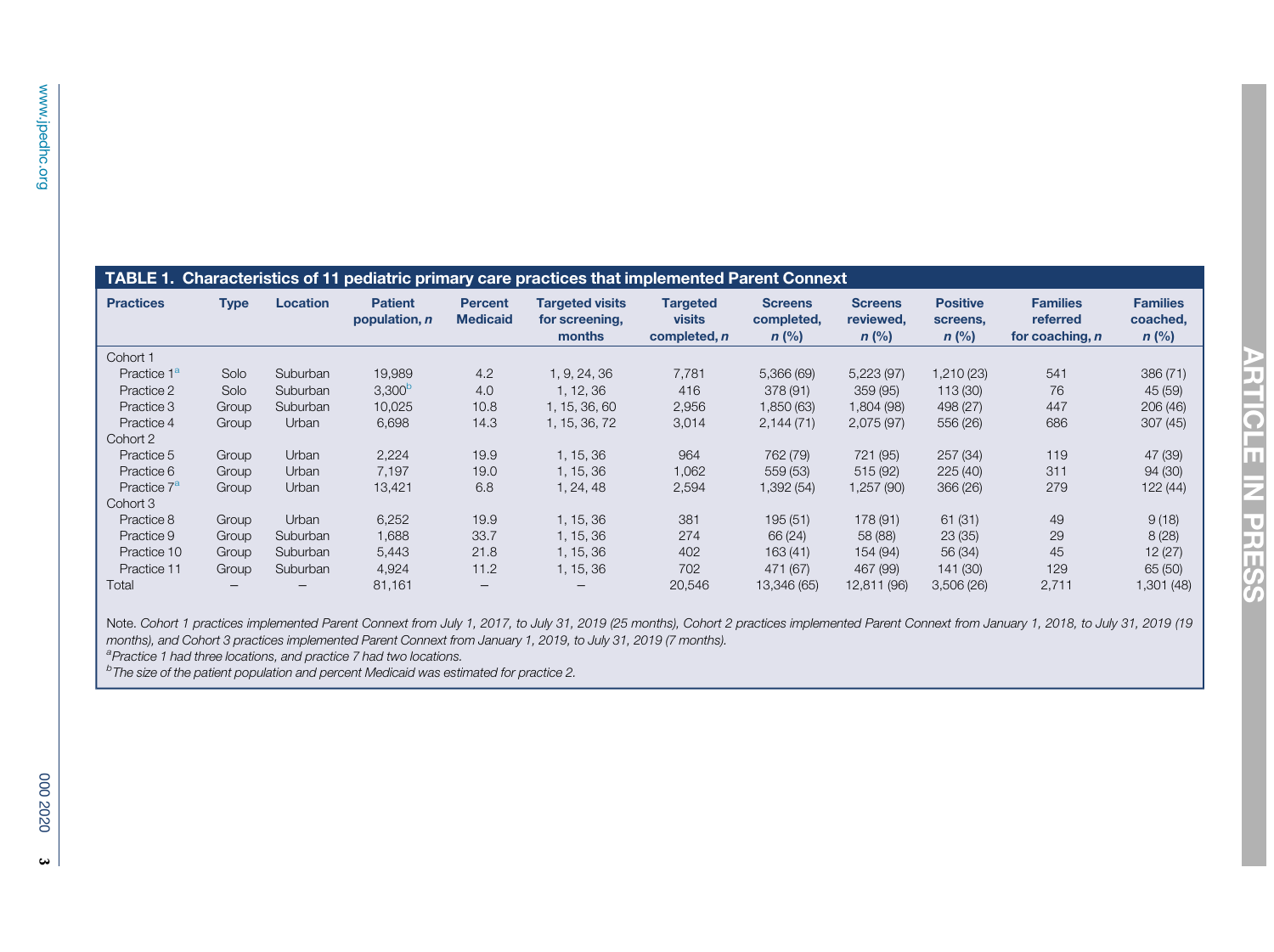## RTICLE IN

#### Intervention

#### Screening and surveillance

The Parent Connext Parent Questionnaire (PCPQ), which screens for parenting and family psychosocial concerns, was given to caregivers on paper in English by either front desk registration, nurses, or medical assistants in the examination room at a minimum of three well-child visits from birth to 6 years of age. Each practice selected its targeted well-child visits ([Table 1](#page-2-0)). The PCPQ was developed by combining and modifying two existing surveys based on feedback from parents on a Parent Advisory Council and pediatricians on a Pediatrician Steering Committee related to the items, wording, response scales, and scoring. The first 6-items inquire about parental stress, including parenting confidence, parenting support, parenting effectiveness, child behavior challenges, home or family life stress, and parenting differences, on a 4-point Likert scale (not very, somewhat, quite, very). These items were modified from the 7-item Parenting Experience Survey created by the Triple P−Positive Parenting Program ([Turner, Sanders, & Markie-](#page-10-9)[Dadds, 1999\)](#page-10-9). Major parental stress is considered positive if "not very" is selected for any of the items 1−3 or if "quite" or "very" is selected for any of the items 4−6. The next 8-items inquire about family psychosocial concerns, including harsh punishment, parental depression, parental substance abuse, financial insecurity, and domestic violence on a 4-point Likert scale (never, rarely, sometimes, often). Each of these five concerns is considered positive if "sometimes" or "often" is selected on these respective items. These items were modified from the Safe Environment for Every Kid (SEEK) Parent Screening Questionnaire, which has demonstrated good specificity (80% to 95%) and negative predictive value (88% to 98%) across risk factors and more variable sensitivity (29% to 97%) and positive predictive value (17% to 41%) depending on the risk factor [\(Dubowitz et al., 2007;](#page-9-3) [Dubowitz et al., 2009;](#page-9-2) [Dubowitz, Prescott, Feigelman, Lane, & Kim, 2008;](#page-9-4) [Hager et al., 2010](#page-10-10); [Lane et al., 2007](#page-10-11)). Primary care providers reviewed and signed the PCPQ, engaged parents in conversations about any positive responses, and documented any actions or referrals on the PCPQ. Providers also performed routine surveillance for parenting and family psychosocial concerns during patient visits for children of all ages. Before program implementation, 90% (60/67) of providers either completed 2 hrs of in-person training on motivational interviewing adapted for brief encounters (offered on multiple occasions in the evening,  $n = 41$ ) or had already been trained previously by the same trainer ( $n = 19$ ). They were taught core skills of how to ask open questions, deliver affirmations, make reflective statements, and guide and summarize conversations. These communication techniques were intended to help engage parents in supportive conversation and jointly problem-solve and plan for change. Providers' decision to refer was based on their clinical judgment. Handouts and resource lists related to each positive response were also available for families.

#### Parent coaching

Parenting Specialists employed by a community-based organization provided complementary parent coaching services onsite at the practices. These services were available to all families within the practice, regardless of the child's age. Parenting Specialists were hired with graduate-level education in child development, counseling, social work, or a related field and extensive experience  $(≥ 5 years)$  working with parents and children. Parenting Specialists were full-time employees with benefits, including paid time off, medical insurance, short- and long-term disability, and malpractice coverage. They were trained in motivational interviewing [\(Miller, 1983\)](#page-10-12) and Natural Strength Parenting, which is a parent coaching model that was developed by the community-based organization that is centered in positive psychology (e.g., intentionality, strengths, mindfulness) and social cognitive theory (e.g., goal-setting, monitoring, self-efficacy). Natural Strength Parenting training consisted of an 8-hr in-person orientation to the model and toolkit, in-person shadowing of parent coaching sessions, ongoing team case consultation sessions, and regular supervision to ensure high-quality service delivery. Each Parenting Specialist served two practices and had designated, private space within the practice to meet with caregivers (e.g., conference room, examination room). Upon receiving a referral, Parenting Specialists called caregivers to schedule a session. During the first session, caregivers received a copy of their client rights, signed an agreement to participate in parent coaching services, signed an authorization allowing the Parenting Specialist to disclose protected health information to the practice, and completed a demographic form, the PCPQ, and the validated Healthy Families Parenting Inventory to assess the caregiver's resilience [\(Krysik & LeCroy, 2012](#page-10-13)). During parent coaching, Parenting Specialists facilitated change through a process of (1) eliciting and understanding concerns; (2) envisioning desired goals; (3) providing education on child development, parenting guidance and resources, self-care guidance, resource navigation and referral, and crisis support as appropriate; (4) collaboratively identifying intentional daily actions to support progress; (5) affirming and building on strengths as the foundation for change; and (6) ongoing monitoring. The first session typically lasted 60−90 min, and subsequent sessions lasted up to 60 min. The number of sessions and time between sessions was decided on the basis of the caregiver's preferences. Parenting Specialists entered brief notes about their sessions in the child's electronic medical record through the use of a linking software that limited data access to only patients referred to them.

#### Data Collection

#### Feasibility

The number and proportion of screens completed, screens reviewed by the provider (as confirmed by their signature on the PCPQ), families referred to the Parenting Specialists, and families who used the parent coaching services were tracked monthly for each practice. These process measures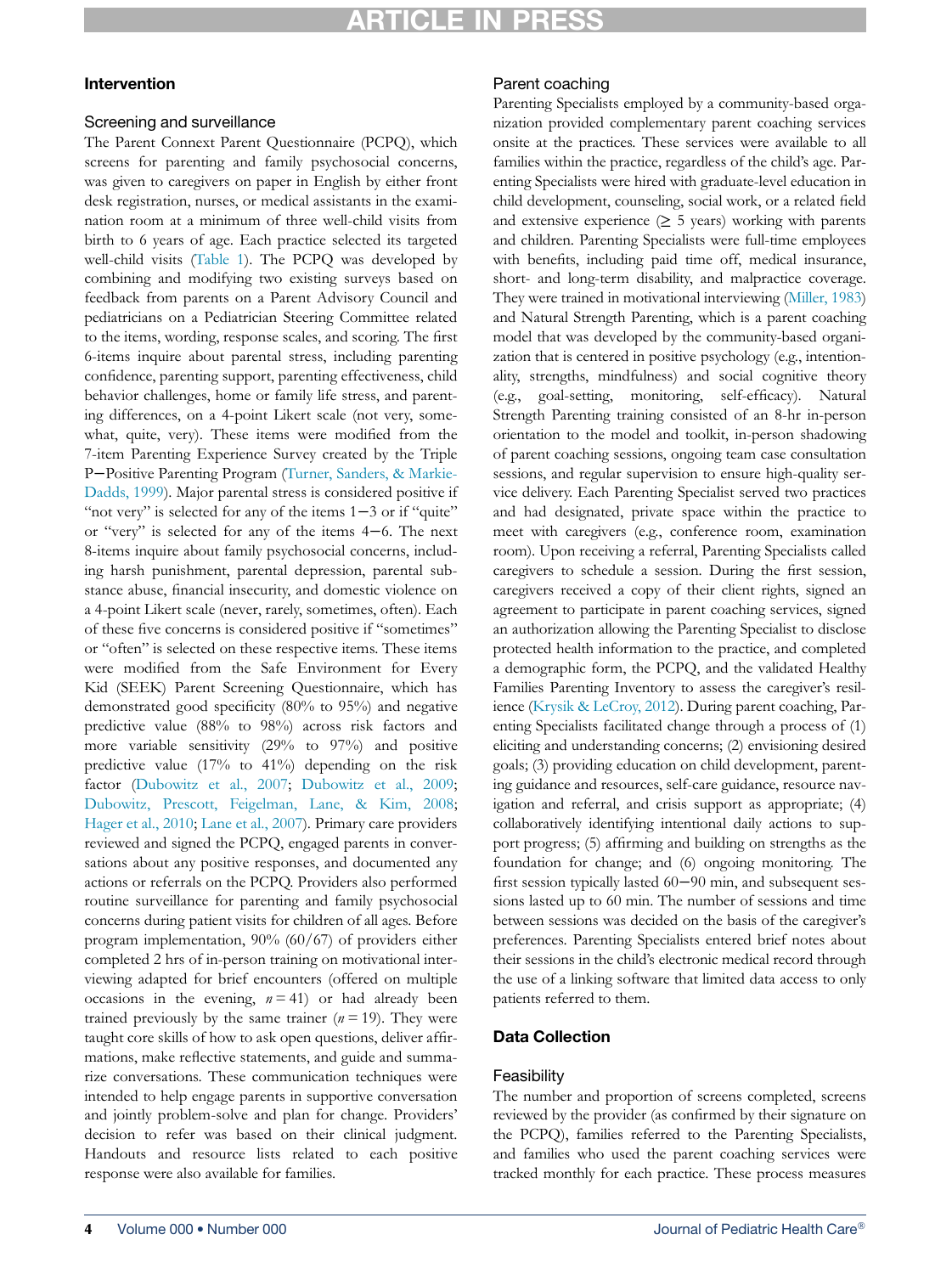## RTICLE IN PR

were also shared and reviewed routinely with each practice to identify opportunities for improvements, and variable small tests of change were implemented by each practice to improve rates (e.g., color-coding, flagging, or having morning huddles to identify patients eligible for the screen; Parenting Specialists returning unsigned screens to providers to ensure parent responses were seen). The demographic characteristics of the caregivers who participated in parent coaching were also collected.

#### Acceptability

Primary care providers and staff at the practices that began implementing Parent Connext in 2018 and 2019 were invited to complete an anonymous, online survey immediately before and 1 year after implementation. The survey asked about their position in the practice and 15 questions about their attitudes, support, confidence, and knowledge related to addressing parenting concerns and family psychosocial concerns (e.g., caregiver mental illness or substance use, food or financial insecurity, domestic violence) as part of pediatric health care on a 7-point Likert scale from 1 (strongly disagree) to 7 (strongly agree). The version of the survey given after implementation also asked 15 questions about their perspectives on Parent Connext on a 7-point Likert scale from 1 (strongly disagree) to 7 (strongly agree) as well as "How likely they are to recommend Parent Connext to a colleague" on a scale from 0 (not at all likely) to 10 (extremely likely).

#### Data Analysis

Descriptive statistics were used to characterize the caregiver demographics and rates of screening, referral, and use of parent coaching services across practices. Spearman correlations assessed the association between each of these rates and the percentage of the practice population that was receiving Medicaid. Fisher exact tests compared families referred from screening versus surveillance on their usage rates of parent coaching services and their disclosure of parent- and child-related concerns. Primary care provider and staff survey responses were compared from before and 1 year after implementing Parent Connext using Mann-Whitney U tests for providers and staff separately. Medians and interquartile ranges are reported instead of means and standard deviations because of the skewness of the survey data.

#### **RESULTS**

#### **Feasibility**

All 11 practices incorporated screening for parenting and family psychosocial concerns at targeted well-child visits and provided parent coaching services onsite. The PCPQ was completed at 65% (13,346/20,546) of targeted well-child visits, ranging widely from 24% to 91% across practices ([Table 1](#page-2-0)). Having a lower percent Medicaid population was significantly correlated with higher PCPQ completion rates  $(r = -0.65, p = .030)$ . Primary care providers reviewed 96%  $(n = 12,811)$  of completed PCPQs, ranging from 88% to 99% across practices [\(Table 1](#page-2-0)). The PCPQ was positive 26% ( $n = 3,506$ ) of the time, ranging from 23% to 40% across practices ([Table 1](#page-2-0)). Having a lower percent Medicaid population was significantly correlated with having fewer positive PCPQs  $(r = 0.75, p = .008)$ . Major parental stress was the most commonly reported concern (16%,  $n = 2,091$ ), followed by parental depression (10%,  $n = 1,356$ ), financial insecurity (6%,  $n = 777$ ), harsh punishment (3%,  $n = 430$ ), parental substance abuse (0.7%,  $n = 100$ ), and domestic violence  $(0.2\%, n = 24)$ .

Primary care providers referred 412 (12%) families to the Parenting Specialists and 18 (0.5%) families to external agencies as a result of screening. Referral rates to the Parenting Specialists after screening were highest for the 6-year wellchild visit (23%, 24/106), followed by the well-child visits at 12−15 months (16%, 90/562), 3 years (15%, 161/1,044), 5 years (14%, 4/28), 4 years (8%, 7/85), 1−9 months (6%, 69/1,095), and 2 years (6%, 27/437).

An additional 2,299 families were referred to the Parenting Specialists on the basis of routine surveillance. The primary child was aged under 6 years for most of these families (54%, 1,249/2,299), followed by 6−8 years for 418 families, 9−12 years for 348 families, and 13−18 years for 217 families.

Of the total 2,711 families referred to the Parenting Specialists, 1,301 (48%) families engaged in parent coaching, including 1,874 caregivers (more than one caregiver could participate per family). [Table 2](#page-5-0) contains the demographic characteristics of caregivers. The average age of caregivers was 38 years (standard deviation = 7, range = 18−75 years). Usage rates for referred families ranged broadly from 18% to 71% across practices ([Table 1\)](#page-2-0). Having a lower percent Medicaid population was significantly correlated with a higher usage rate ( $r = -0.87$ ,  $p < .001$ ). Families that were referred from surveillance were more likely to engage in parent coaching than families referred from screening (52% [1,189/2,299] vs. 27% [112/412],  $p < .001$ ). Overall, families participated in 2,924 parent coaching sessions, with 664 (51%) families having one session, 298 (23%) families having two sessions, and 339 (26%) families having three or more sessions. The average number of sessions per family was 2.2 (standard deviation = 2.3, range =  $1-24$  sessions). [Table 3](#page-5-1) contains the main concerns discussed, supports provided, and referrals made during sessions. Families that were referred from screening were significantly more likely to disclose parent-related concerns (54% [61/112] vs. 24% [282/ 1,189],  $p < .001$  and less likely to disclose child-related concerns (82% [92/112] vs. 91% [1,086/1,189],  $p = .003$ ) during sessions than families that were referred from surveillance.

#### **Acceptability**

Twenty-one primary care providers, including medical doctors, physician assistants, and advanced registered nurse practitioners, completed the survey before implementing Parent Connext, and 16 providers completed the survey 1 year after implementation. Thirty-six primary care staff (six registered nurses, nine licensed practical nurses, 12 medical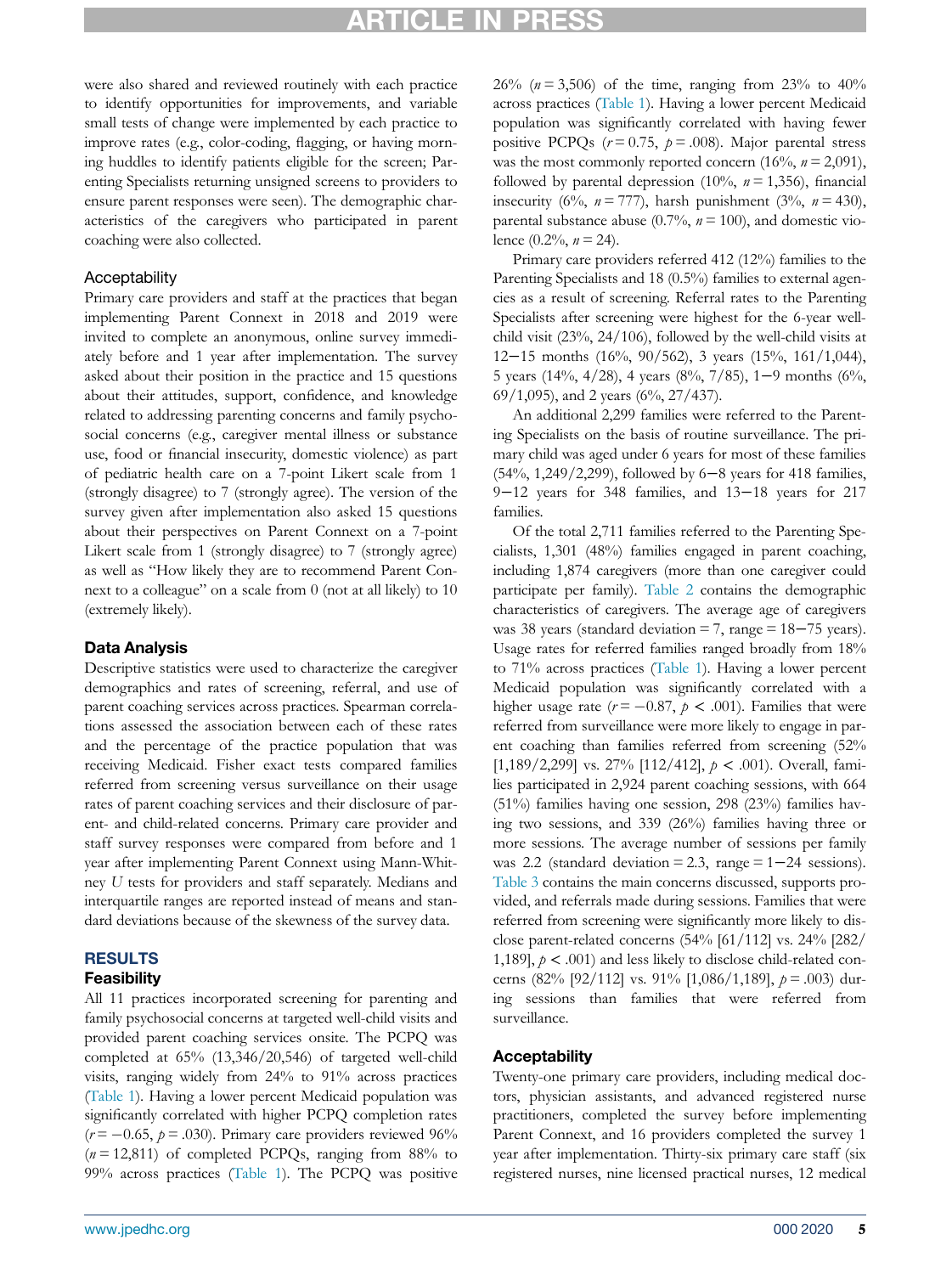#### <span id="page-5-1"></span><span id="page-5-0"></span>TABLE 2. Demographic characteristics of caregivers (N= 1,874) who participated in parent coaching services as part of Parent **Connext**

| <b>Characteristic</b>                       | $n$ (%)             |
|---------------------------------------------|---------------------|
| Sex                                         | 1,755 (94)          |
| Male                                        | 583 (33)            |
| Female                                      | 1,172 (67)          |
| Race                                        | 1,664 (89)          |
| White or Caucasian                          | 1,546 (93)          |
| African American or black                   | 50(3)               |
| Asian                                       | 38(2)               |
| Mixed race                                  | 16(1)               |
| Other                                       | 14(1)               |
| Ethnicity                                   | 1,619 (86)          |
| Not Hispanic or Latino                      | 1,568 (97)          |
| Hispanic or Latino                          | 51(3)               |
| Parenting role                              | 1,751 (93)          |
| <b>Biological parent</b>                    | 1,705 (97)          |
| Grandparent                                 | 20(1)               |
| Stepparent                                  | 16(1)               |
| Legal guardian or dedicated adult           | 6(< 1)              |
| Foster parent                               | 4 (< 1)             |
| Marital status                              | 1,703 (91)          |
| Married                                     | 1,429 (84)          |
| Single                                      | 135(8)              |
| Divorced                                    | 84(5)               |
| Separated                                   | 50(3)               |
| Widowed                                     | 5 (< 1)             |
| Educational attainment                      | 1,645 (88)          |
| Graduate or professional degree             | 491 (30)            |
| Bachelor degree                             | 630 (38)            |
| Some college or associate degree            | 327 (20)            |
| High school graduate or GED                 | 187 (11)            |
| Some high school                            | 10(1)               |
| Employment status<br>Full-time              | 1,602 (85)          |
|                                             | 1,113 (69)          |
| Part-time                                   | 200 (12)            |
| Stay-at-home parent<br>Unemployed           | 231 (14)<br>42(3)   |
| Retired                                     |                     |
| Annual household income                     | 16(1)<br>1,586 (85) |
| $\leq$ \$15,000                             |                     |
| \$15,001-\$30,000                           | 27(2)<br>52(3)      |
| \$30,001-\$50,000                           | 129(8)              |
| \$50,001-\$75,000                           | 253 (16)            |
| > \$75,000                                  | 1,125 (71)          |
|                                             |                     |
| Note. GED, General educational development. |                     |

<span id="page-5-3"></span>assistants, and nine administrative staff) completed the survey before implementing Parent Connext, and 14 staff (one registered nurse, four licensed practical nurses, seven medical assistants, and two administrative staff) completed the survey 1 year after implementation.

Both primary care providers and staff showed a significant increase from before to 1 year after implementing Parent Connext in their belief that there was sufficient support within their practice for addressing parenting and family psychosocial concerns, in their confidence in their ability to address them, and in their knowledge of resources for them ([Table 4\)](#page-6-0). Providers also showed significantly greater

#### TABLE 3. Most common concerns discussed by families ( $N = 1,301$ ) and supports provided by Parenting Specialists during parent coaching sessions as part of Parent Connext

| <b>Characteristic</b>                                                                                                                                                                                                                                                                                                                                                                                                                       | % (n)      |  |  |  |  |
|---------------------------------------------------------------------------------------------------------------------------------------------------------------------------------------------------------------------------------------------------------------------------------------------------------------------------------------------------------------------------------------------------------------------------------------------|------------|--|--|--|--|
| Child-related concerns                                                                                                                                                                                                                                                                                                                                                                                                                      | 91 (1,178) |  |  |  |  |
| Behavior                                                                                                                                                                                                                                                                                                                                                                                                                                    | 55 (722)   |  |  |  |  |
| Emotion or mood                                                                                                                                                                                                                                                                                                                                                                                                                             | 31 (405)   |  |  |  |  |
| Anxiousness                                                                                                                                                                                                                                                                                                                                                                                                                                 | 18 (235)   |  |  |  |  |
| Attention                                                                                                                                                                                                                                                                                                                                                                                                                                   | 15 (201)   |  |  |  |  |
| Sleep                                                                                                                                                                                                                                                                                                                                                                                                                                       | 12 (156)   |  |  |  |  |
| School                                                                                                                                                                                                                                                                                                                                                                                                                                      | 7(85)      |  |  |  |  |
| Sibling rivalry                                                                                                                                                                                                                                                                                                                                                                                                                             | 6(72)      |  |  |  |  |
| Sensory processing                                                                                                                                                                                                                                                                                                                                                                                                                          | 5(61)      |  |  |  |  |
| Development                                                                                                                                                                                                                                                                                                                                                                                                                                 | 4(49)      |  |  |  |  |
| Toilet training                                                                                                                                                                                                                                                                                                                                                                                                                             | 3(42)      |  |  |  |  |
| Parent-related concerns                                                                                                                                                                                                                                                                                                                                                                                                                     | 26 (343)   |  |  |  |  |
| <b>Stress</b>                                                                                                                                                                                                                                                                                                                                                                                                                               | 20 (262)   |  |  |  |  |
| <b>Divorce</b>                                                                                                                                                                                                                                                                                                                                                                                                                              | 7(85)      |  |  |  |  |
| Mental health                                                                                                                                                                                                                                                                                                                                                                                                                               | 4(56)      |  |  |  |  |
| Parenting guidance provided                                                                                                                                                                                                                                                                                                                                                                                                                 | 85 (1,106) |  |  |  |  |
| Conveying empathy                                                                                                                                                                                                                                                                                                                                                                                                                           | 47 (615)   |  |  |  |  |
| Delivering labeled praise                                                                                                                                                                                                                                                                                                                                                                                                                   | 33 (430)   |  |  |  |  |
| Regulating emotions                                                                                                                                                                                                                                                                                                                                                                                                                         | 25 (323)   |  |  |  |  |
| Setting limits                                                                                                                                                                                                                                                                                                                                                                                                                              | 25 (320)   |  |  |  |  |
| Spending quality "time in"                                                                                                                                                                                                                                                                                                                                                                                                                  | 24 (315)   |  |  |  |  |
| Acceptance of child                                                                                                                                                                                                                                                                                                                                                                                                                         | 24 (310)   |  |  |  |  |
| Mindfulness techniques                                                                                                                                                                                                                                                                                                                                                                                                                      | 16 (209)   |  |  |  |  |
| Creating routines or schedules                                                                                                                                                                                                                                                                                                                                                                                                              | 15 (193)   |  |  |  |  |
| Sleep hygiene                                                                                                                                                                                                                                                                                                                                                                                                                               | 12 (156)   |  |  |  |  |
| Sibling guidance                                                                                                                                                                                                                                                                                                                                                                                                                            | 6(72)      |  |  |  |  |
| Sensory processing strategies                                                                                                                                                                                                                                                                                                                                                                                                               | 5(61)      |  |  |  |  |
| Toilet training strategies                                                                                                                                                                                                                                                                                                                                                                                                                  | 3(42)      |  |  |  |  |
| Parenting resources provided <sup>a</sup>                                                                                                                                                                                                                                                                                                                                                                                                   | 16 (205)   |  |  |  |  |
| Child development education provided                                                                                                                                                                                                                                                                                                                                                                                                        | 49 (635)   |  |  |  |  |
| Self-care quidance provided                                                                                                                                                                                                                                                                                                                                                                                                                 | 11 (148)   |  |  |  |  |
| Resource referrals provided <sup>b</sup>                                                                                                                                                                                                                                                                                                                                                                                                    | 8(106)     |  |  |  |  |
| Crisis support provided                                                                                                                                                                                                                                                                                                                                                                                                                     | 1(19)      |  |  |  |  |
| <sup>a</sup> Includes books, videos, and Web sites.<br>$b$ Includes referrals to mental health services (n = 70), medical<br>specialties ( $n = 26$ ), basic needs assistance ( $n = 6$ ), support<br>groups ( $n = 5$ ), divorce services ( $n = 1$ ), addiction services ( $n = 1$ ),<br>domestic violence services ( $n = 1$ ), bereavement services ( $n = 1$ ),<br>legal assistance ( $n = 1$ ), and child care resources ( $n = 1$ ). |            |  |  |  |  |

<span id="page-5-2"></span>endorsement that their practice was equipped to address the mental and behavioral health needs of their patients following 1 year of Parent Connext ([Table 4\)](#page-6-0). Providers and staff strongly endorsed both before and 1 year after Parent Connext that pediatric practices should inquire about parenting and family psychosocial concerns, that referring caregivers to resources for these concerns is within the scope of a pediatric practice, and that their practice was providing patients with the care that they needed to thrive and leading the way in patient care ([Table 4\)](#page-6-0).

Providers gave an average rating of 9.4 (median = 10, interquartile range  $= 1$ ) on a 10-point scale for how likely they would be to recommend Parent Connext to a colleague. All providers endorsed being satisfied with Parent Connext, that Parent Connext improved the quality of their patient care, their ability to address parenting concerns, and was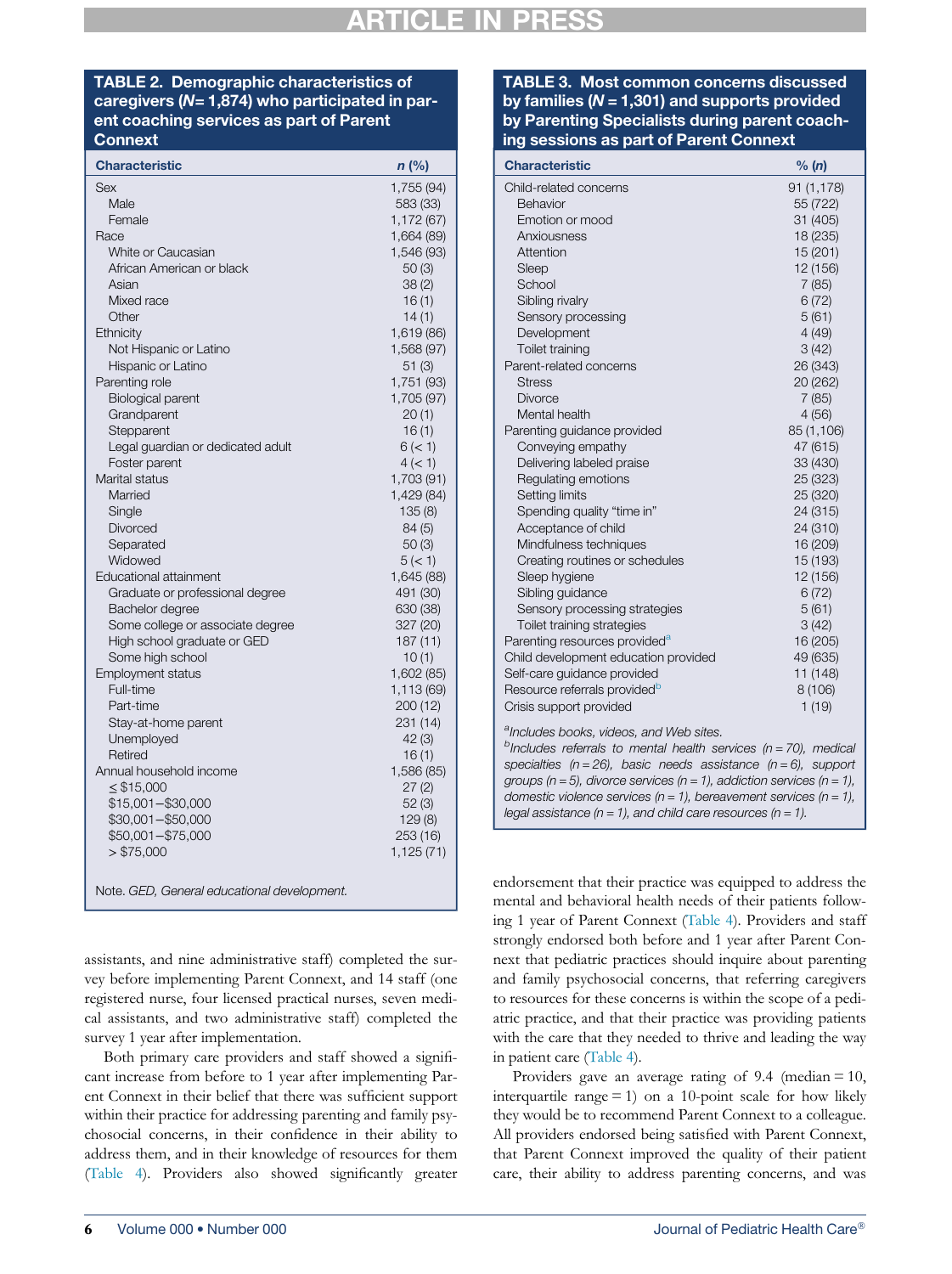#### <span id="page-6-0"></span>TABLE 4. Primary care provider and staff attitudes and perceived knowledge, con fidence, and support related to addressing parenting and family psychosocial concerns before and 1 year after implementing Parent Connext at six pediatric practices

<span id="page-6-2"></span><span id="page-6-1"></span>

|                                                                                                                  |                   |                                                               | <b>Providers</b> |          |                               | <b>Staff</b>      |                                                               |                  |          |                             |
|------------------------------------------------------------------------------------------------------------------|-------------------|---------------------------------------------------------------|------------------|----------|-------------------------------|-------------------|---------------------------------------------------------------|------------------|----------|-----------------------------|
|                                                                                                                  | Before $(n = 21)$ |                                                               | After $(n = 16)$ |          | <b>Difference</b>             | Before $(n = 36)$ |                                                               | After $(n = 14)$ |          | <b>Difference</b>           |
| <b>Survey items</b>                                                                                              |                   | % (n) Agree Median (IQR) % (n) Agree Median (IQR) z (p Value) |                  |          |                               |                   | % (n) Agree Median (IQR) % (n) Agree Median (IQR) z (p value) |                  |          |                             |
| How strongly do you agree or disagree with the following statements? <sup>a</sup>                                |                   |                                                               |                  |          |                               |                   |                                                               |                  |          |                             |
| 1. Pediatric practices should inquire about parenting.                                                           | 100(21)           | 7(1.0)                                                        | 100(16)          | 6.0(1.0) | 0.15(.88)                     | 92(33)            | 6.0(1.0)                                                      | 93(13)           | 6.0(1.0) | 0.24(.81)                   |
| 2. Referring caregivers to resources for parenting support is<br>within the scope of a pediatric practice.       | 95(20)            | 6.0(1.0)                                                      | 100(16)          | 7.0(1.0) | $-0.89(.37)$                  | 97(35)            | 7.0(1.0)                                                      | 93(13)           | 6.0(1.0) | 0.86(.39)                   |
| 3. There is sufficient time for assessing parenting during well-<br>child visits.                                | 33(7)             | 3.0(3.0)                                                      | 56(9)            | 5.0(2.2) | $-0.86$ (.39)                 | 53(19)            | 5.0(2.0)                                                      | 64(9)            | 5.0(2.0) | $-1.17$ (.24)               |
| 4. There is sufficient support within our practice for address-<br>ing parenting concerns.                       | 29(6)             | 3.0(3.0)                                                      | 88 (14)          | 6.0(1.0) | $-3.39$ (< .001) <sup>*</sup> | 56 (20)           | 5.0(2.0)                                                      | 93(13)           | 6.0(0.0) | $-2.46$ (.014) <sup>*</sup> |
| 5. I am confident in my ability to address parenting concerns<br>with families.                                  | 76 (16)           | 5.0(1.0)                                                      | 94(15)           | 6.0(1.0) | $-2.02$ (.043)*               | 39(14)            | 4.0(1.0)                                                      | 71 (10)          | 6.0(2.0) | $-2.27$ (.023)*             |
| 6. I am knowledgeable of resources for parenting.                                                                | 43(9)             | 4.0(1.0)                                                      | 88 (14)          | 5.5(1.0) | $-2.94$ (.003)*               | 36(13)            | 4.0(2.0)                                                      | $85(11)^b$       | 6.0(1.0) | $-2.43(.015)^{*}$           |
| 7. Pediatric practices should inquire about the family's psy-<br>chosocial history.                              | 90(19)            | 6.0(1.0)                                                      | 94(15)           | 6.0(0.3) | $-1.61(.11)$                  | 89 (32)           | 6.0(1.0)                                                      | 86 (12)          | 6.0(1.0) | 0.35(.73)                   |
| 8. Referring caregivers to resources for psychosocial con-<br>cerns is within the scope of a pediatric practice. | 76 (16)           | 6.0(1.0)                                                      | 88 (14)          | 6.0(2.0) | $-1.67$ (.095)                | 89 (32)           | 6.0(1.0)                                                      | 93(13)           | 6.0(1.0) | $-0.42$ (.67)               |
| 9. There is sufficient time for assessing the family's psycho-<br>social history during well-child visits.       | 14(3)             | 2.0(1.0)                                                      | 38(6)            | 3.0(3.0) | $-1.47$ (.14)                 | 42(15)            | 4.0(2.0)                                                      | 57(8)            | 5.0(2.0) | $-1.10(0.27)$               |
| 10. There is sufficient support within our practice for address-<br>ing family psychosocial concerns.            | 5(1)              | 2.0(1.0)                                                      | 50(8)            | 4.5(3.0) | $-3.40$ (< .001) <sup>*</sup> | 56 (20)           | 5.0(2.0)                                                      | 93(13)           | 6.0(1.0) | $-2.61$ (.009) <sup>*</sup> |
| 11. I am confident in my ability to address psychosocial con-<br>cerns with families.                            | 19(4)             | 4.0(2.0)                                                      | 75 (12)          | 5.0(1.2) | $-2.88(.004)$ *               | 28(10)            | 4.0(2.0)                                                      | 71 (10)          | 6.0(2.0) | $-2.54(.011)^{*}$           |
| 12. I am knowledgeable of resources for families with psycho-<br>social concerns.                                | 24(5)             | 3.0(2.0)                                                      | 56(9)            | 5.0(2.2) | $-2.50$ (.012) <sup>*</sup>   | 31(11)            | 4.0(3.0)                                                      | 79 (11)          | 6.0(1.0) | $-2.67$ (.008) <sup>*</sup> |
| 13. Our practice is equipped to address the mental and<br>behavioral health needs of our patients.               | 52(11)            | 5.0(1.0)                                                      | 81 (13)          | 6.0(1.0) | $-2.62$ (.009) <sup>*</sup>   | 64 (23)           | 5.0(2.0)                                                      | 86 (12)          | 6.0(2.0) | $-1.90(0.057)$              |
| 14. Our practice is providing patients with the care that they<br>need to thrive.                                | 86 (18)           | 6.0(1.0)                                                      | 94(15)           | 6.0(0.0) | $-1.76(0.078)$                | 89 (32)           | 6.0(1.0)                                                      | 93(13)           | 6.0(1.0) | $-0.35$ (.73)               |
| 15. Our practice is leading the way in patient care.                                                             | 76 (16)           | 6.0(1.0)                                                      | 88 (14)          | 6.0(0.0) | $-1.59(0.11)$                 | 92(33)            | 6.0(1.0)                                                      | 93(13)           | 6.0(1.0) | 0.18(.86)                   |
| Note. IQR, interquartile range.                                                                                  |                   |                                                               |                  |          |                               |                   |                                                               |                  |          |                             |
| <sup>a</sup> Scores from 1 (strongly disagree) to 7 (strongly agree).                                            |                   |                                                               |                  |          |                               |                   |                                                               |                  |          |                             |

 $b$ Completed by 13 staff.

 $*_{p < .05}$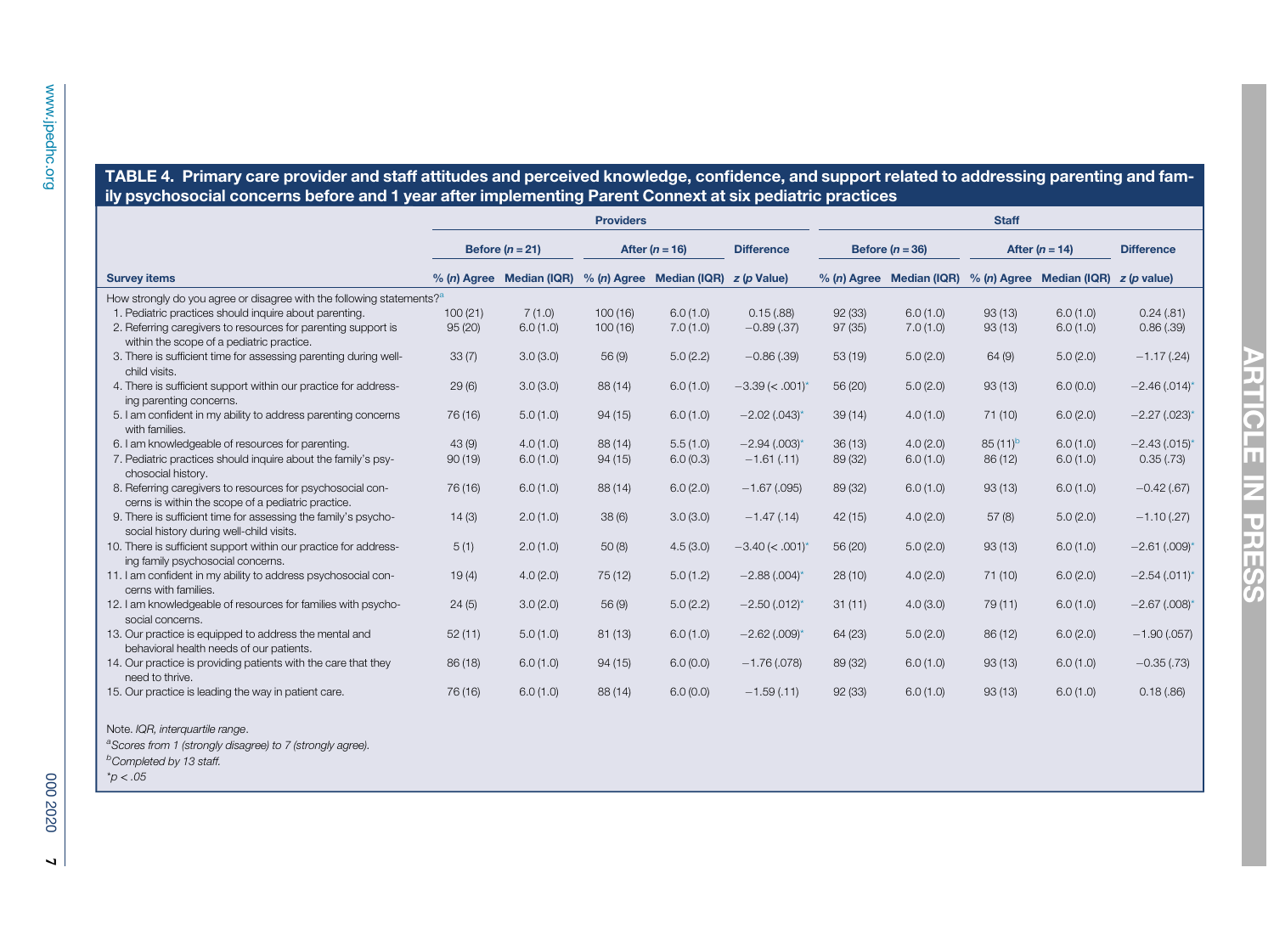## RTICLE

#### <span id="page-7-0"></span>TABLE 5. Primary care provider and staff feedback on Parent Connext after 1 year of implementation at six pediatric practices

|                                                                                      | Providers $(n = 16)$   |                     | Staff ( $n = 12$ ) |                     |  |
|--------------------------------------------------------------------------------------|------------------------|---------------------|--------------------|---------------------|--|
| <b>Survey items</b>                                                                  | $% (n)$ Agree          | <b>Median (IQR)</b> | $% (n)$ Agree      | <b>Median (IQR)</b> |  |
| How strongly do you agree or disagree with the following<br>statements? <sup>a</sup> |                        |                     |                    |                     |  |
| 1. I am satisfied with Parent Connext.                                               | 100(16)                | 7.0(1.0)            | 83 (10)            | 7.0(1.0)            |  |
| 2. Parent Connext has improved the quality of our patient care.                      | 100(16)                | 7.0(1.0)            | 92(11)             | 7.0(1.0)            |  |
| 3. Parent Connext has improved our relationships with our families.                  | 75(12)                 | 6.0(1.0)            | 83 (10)            | 7.0(1.0)            |  |
| 4. Parent Connext has improved our ability to address parenting                      | 100(16)                | 7.0(1.0)            | 92(11)             | 7.0(1.0)            |  |
| concerns.                                                                            |                        |                     |                    |                     |  |
| 5. Parent Connext has helped clinic to stay on schedule.                             | 44(7)                  | 4.0(2.0)            | 50(6)              | 5.0(2.0)            |  |
| 6. Parent Connext has reduced the length of well-child visits.                       | 31(5)                  | 4.0(3.0)            | 33(4)              | 4.0(4.0)            |  |
| 7. Parent Connext has decreased the workload of our health care                      | 56(9)                  | 5.0(2.0)            | 33(4)              | 4.0(2.0)            |  |
| team.                                                                                |                        |                     |                    |                     |  |
| 8. Parent Connext has made my job less stressful.                                    | 63(10)                 | 5.0(3.0)            | 17(2)              | 4.0(0.0)            |  |
| 9. Parent Connext has helped me to do my job better.                                 | 88 (14)                | 6.0(1.0)            | 42(5)              | 4.0(2.0)            |  |
| 10. Parent Connext has been worth the time and effort.                               | 100(16)                | 7.0(1.0)            | 75 (9)             | 6.0(2.0)            |  |
| 11. The Parenting Specialist is a valuable addition to our health care               | 100(16)                | 7.0(1.0)            | 92(11)             | 6.5(1.2)            |  |
| team.                                                                                |                        |                     |                    |                     |  |
| 12. The Parenting Specialist works and communicates well with our                    | $100(15)$ <sup>b</sup> | 6.0(1.0)            | 92(11)             | 6.5(1.0)            |  |
| health care team.                                                                    |                        |                     |                    |                     |  |
| 13. The Parenting Specialist is effective at addressing our families'                | 100(16)                | 6.0(1.0)            | 83 (10)            | 6.5(1.0)            |  |
| needs.                                                                               |                        |                     |                    |                     |  |
| 14. I hope our practice can continue Parent Connext after the grant                  | 94(15)                 | 7.0(1.0)            | 92(11)             | 6.5(1.0)            |  |
| period is over.                                                                      |                        |                     |                    |                     |  |
| 15. I would advocate to a health network or insurance company to                     | 94(15)                 | 7.0(1.0)            | 83 (10)            | 6.5(1.0)            |  |
| cover the cost of Parent Connext.                                                    |                        |                     |                    |                     |  |
|                                                                                      |                        |                     |                    |                     |  |
| Note. IQR, interquartile range.                                                      |                        |                     |                    |                     |  |
| <sup>a</sup> Scores from 1 (strongly disagree) to 7 (strongly agree).                |                        |                     |                    |                     |  |
| <sup>b</sup> Completed by 15 providers.                                              |                        |                     |                    |                     |  |
|                                                                                      |                        |                     |                    |                     |  |

<span id="page-7-1"></span>worth the time and effort, and that the Parenting Specialist was a valuable addition to their health care team, who worked and communicated well with their health care team, and was effective at addressing their families' needs [\(Table 5](#page-7-0)). In general, providers felt that Parent Connext helped them to do their jobs better and improved their relationships with their families but did not help the clinic to stay on schedule or reduce the length of well-child visits ([Table 5](#page-7-0)). Staff responses were similar to providers, although a much smaller proportion endorsed that Parent Connext helped them to do their jobs better or made their jobs less stressful ([Table 5\)](#page-7-0). The staff gave an average rating of 8.8 (median  $= 10$ , interquartile range  $= 1.5$ ) on a 10-point scale for how likely they would be to recommend Parent Connext to a colleague.

#### **DISCUSSION**

This project explored the feasibility and acceptability of the Parent Connext positive parenting and prevention program, including screening and surveillance and co-located parent coaching services, within 11 pediatric primary care practices. Screening for parenting and family psychosocial concerns was implemented within all practices, with over 13,000 screens completed in 2 years (an overall screening rate of 65%) and varying success with screening across practices

(24% to 91%). Onsite parent coaching was provided at all practices, with 1,301 families participating (an overall usage rate of 48%) and varying degrees of use across practices (18% to 71%). Greater feasibility, as indicated by higher screening rates and usage rates, was found within those practices that served fewer low-income families. All surveyed primary care providers were satisfied with Parent Connext, as they felt it improved their quality of care, their ability to address parenting concerns, and their relationships with families.

Routine screening resulted in many parents disclosing parenting stress and depressive symptoms to their pediatricians. However, few parents reported substance use or domestic violence. This finding is similar to other studies ([Eismann, Theuerling, Maguire, Hente, & Shapiro, 2019](#page-9-5); [Gottlieb, Hessler, Long, Amaya, & Adler, 2014\)](#page-10-14), suggesting that screening may not be the most effective way to identify these concerns. Referrals were made for 12% of families with a positive screen, with 412 referrals to the onsite Parenting Specialists and only 18 referrals to offsite resources. Referrals were provided at the discretion of the pediatrician. Pediatricians addressed many concerns without a referral through conversation, anticipatory guidance, and support. Some families were already managing or receiving supports for concerns, and some were not interested in guidance or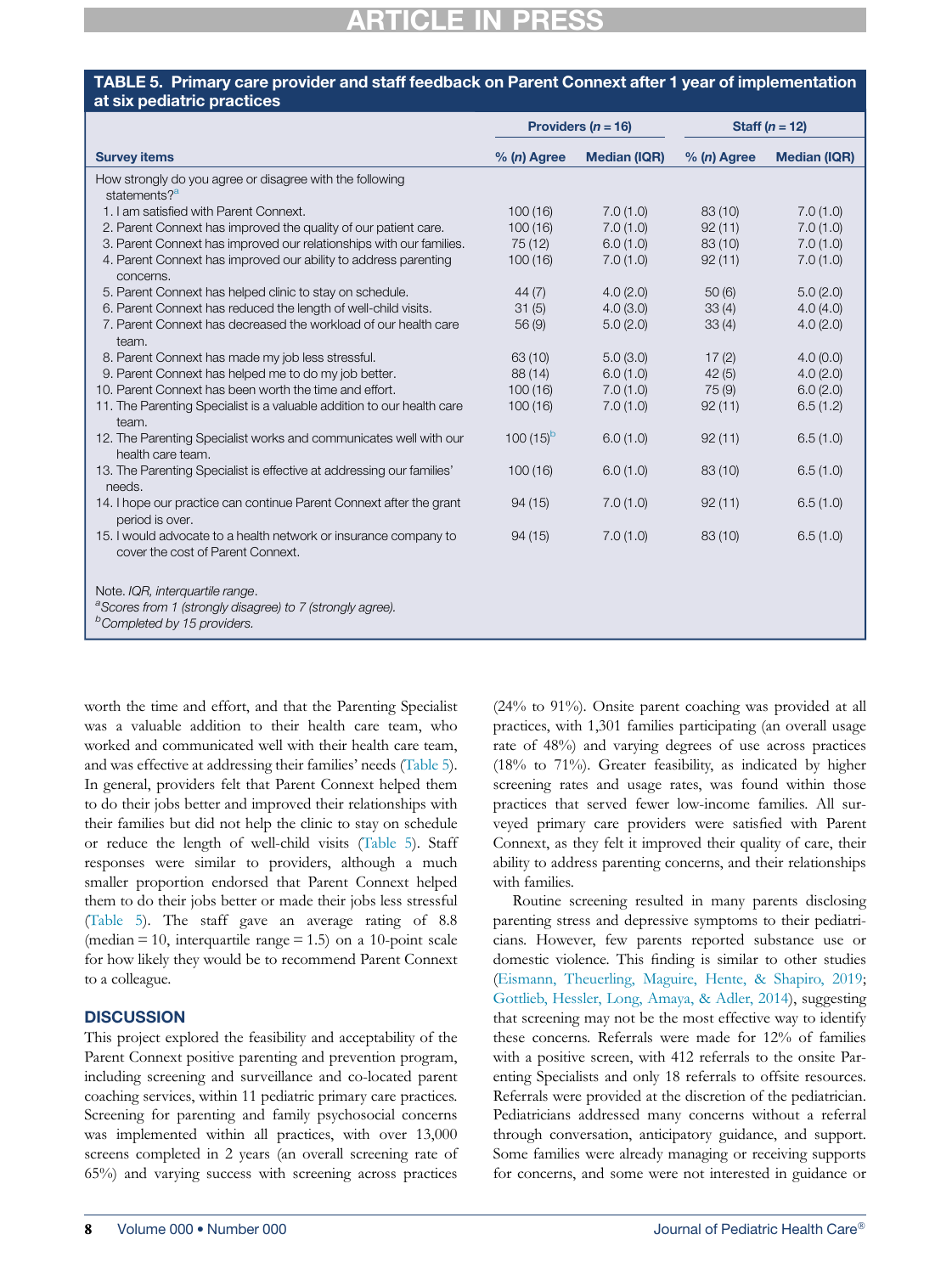## RTICLE IN PR

referral. Connection to offsite resources was not tracked, which is similar to most studies assessing screening for family psychosocial concerns [\(Gottlieb, Wing, & Adler, 2017](#page-10-15)). When assessed, mixed results have been found on the uptake of community referrals [\(Gottlieb et al., 2017](#page-10-15)). Additional provider training and linkage with offsite resources could increase this referral rate. Routine surveillance for parenting and family psychosocial concerns resulted in substantially more referrals to the Parenting Specialists than formal screening  $(n = 2,299)$ , suggesting that screening may not be the most effective way to promote connection to supportive services within this primarily privately insured population. However, screening may still be worthwhile for identifying parenting and mental health concerns and initiating related conversations with families ([Eismann et al.,](#page-9-5) [2019](#page-9-5)).

Parent coaching was co-located onsite and mostly integrated within the pediatric primary care practices, such that the service was available to all families and Parenting Specialists attended regular practice meetings and documented their sessions within the patient medical record. Scheduling was the only nonintegrated feature, being coordinated by the community-based organization and routinely communicated to practice staff. The usage rate of 48% for onsite parent coaching was comparable to offsite behavioral health services [\(Kolko, Campo, Kelleher, & Cheng, 2010;](#page-10-16) [Kolko et al.,](#page-10-17) [2014](#page-10-17)). A greater usage rate may not have been found with this onsite service because parent coaching is intended to be preventive, serving families who have not reached the threshold for needing more intensive behavioral health services. This usage rate is slightly higher than that of other positive parenting programs that have been provided onsite at pediatric primary care practices, such as Incredible Years (42% to 44%; [McMenamy, Sheldrick, & Perrin, 2011;](#page-10-18) [Perrin, Sheldrick, McMenamy, Henson, & Carter, 2014](#page-10-19)), Child Adult Relationship Enhancement in Primary Care (41%; [Schilling et al., 2017\)](#page-10-20), and Primary Care Triple P (18%; [Spijkers, Jansen, & Reijneveld, 2013\)](#page-10-21). These programs provide parenting guidance through a set number of group sessions, whereas Parent Connext provides individual sessions using a coaching model with the intensity of services on the basis of parent preference. Co-location and individualized coaching allow for greater flexibility in seeing families and the ability to provide open-ended services as needed ([Stancin & Perrin, 2014\)](#page-10-22). Evidence from meta-analyses demonstrates that coaching is an effective intervention for improving well-being, coping, self-regulation, changing attitudes and behaviors, and attaining goals [\(Sonesh et al., 2015;](#page-10-23) [Theeboom, Beersma, & van Vianen, 2014\)](#page-10-24).

Other integrative pediatric primary care models have recently been developed and shown to be effective in improving preventive health care and reducing costly emergency care for children [\(Coker et al., 2016;](#page-9-6) [Johnston, Huebner, Anderson, Tyll, & Thompson, 2006;](#page-10-25) [Sege et al., 2015](#page-10-26)). These integrative care models include the Parent-focused Redesign for Encounters, Newborns to Toddlers program, in which master's degree level parent coaches

provide anticipatory guidance, psychosocial and developmental screening, and referral to community agencies during well-child visits for children aged up to 2 years for lowincome families ([Coker et al., 2016](#page-9-6)), the Healthy Steps for Young Children program, in which master's degree level Healthy Steps specialists provide developmental screening and anticipatory guidance to parents with infants through team-based well-child visits and follow-up home visits and parenting classes ([Johnston et al., 2006](#page-10-25)), and the Developmental Understanding and Legal Collaboration for Everyone program, in which family specialists participate in wellchild visits in children aged up to 6 months, initiate consults with medical-legal partners, and provide home visitation to low-income families ([Sege et al., 2015\)](#page-10-26). Parent Connext differs from these programs by providing support to parents with any age child rather than only infants and by targeting services to parents specifically seeking support rather than providing services universally. Future research is needed to understand better the comparative and cost-effectiveness of these programs within different populations.

After 1 year of Parent Connext, primary care providers and staff showed significant improvement in how supported, confident, and knowledgeable they felt about addressing parenting and family psychosocial concerns. These findings are similar to previous research on the SEEK model, which also involves screening at early wellchild visits, that found increased comfort and perceived competence among providers in addressing family psychosocial risk factors after implementing SEEK ([Dubowitz et al., 2011\)](#page-9-7). However, providers who implemented SEEK did not show a change in their knowledge of how to address psychosocial risk factors [\(Dubowitz et al.,](#page-9-7) [2011\)](#page-9-7). A study evaluating the integration of care managers into pediatric primary care to provide behavioral health interventions also showed increased perceived competence and effectiveness among primary care providers in addressing behavioral health concerns [\(Kolko et al., 2014](#page-10-17)). Primary care providers who received training in the Triple P−Positive Parenting Program also reported greater confidence, use of skills, and satisfaction with the outcomes of their parent consultations ([Sanders, Tully, Turner, Maher, & McAu](#page-10-27)[liffe, 2003](#page-10-27); [Turner, Nicholson, & Sanders, 2011](#page-10-28)). This evidence suggests that screening, parenting, and behavioral health interventions have the potential to help overcome some of the perceived provider barriers to addressing psychosocial concerns within pediatric health care, such as lack of confidence, skills, and specific resources [\(Szilagyi et al.,](#page-10-4) [2016\)](#page-10-4).

The primary care providers unanimously agreed that the Parenting Specialist was a valuable addition to their health care team and effective at addressing family needs. After implementing Parent Connext, providers felt like their practice was better equipped to address the mental and behavioral health needs of their patients. However, the majority did not endorse that Parent Connext saved time during visits or helped keep clinic on schedule. In a previous study evaluating part-time co-location of a psychologist within primary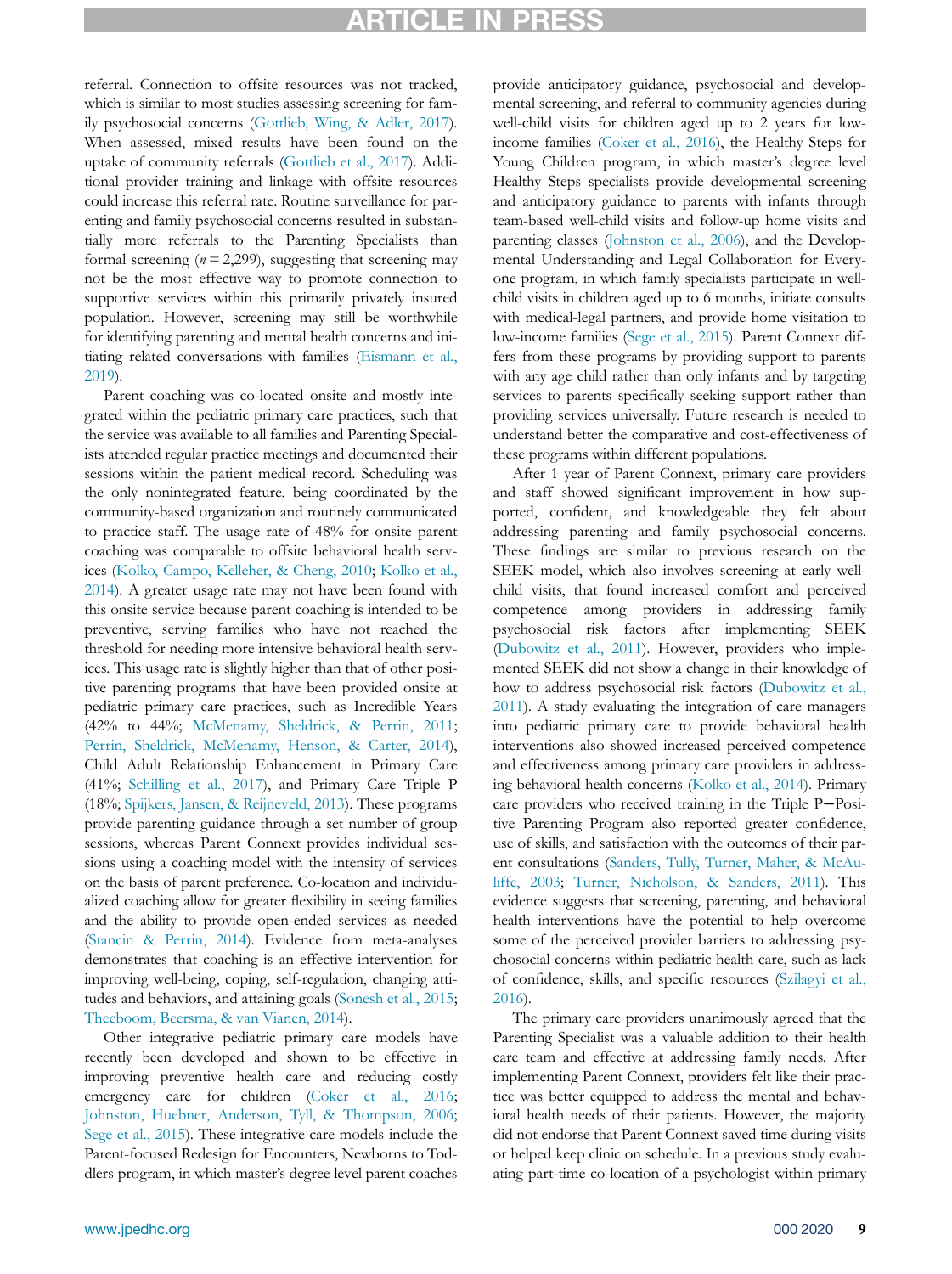## ARTICLE IN PRI

care, practice staff also reported quicker identification of behavioral health concerns, improved quality of patient care, and enhanced referrals to community resources, but providers did endorse spending less unscheduled time discussing behavioral health concerns with families ([Ward-](#page-10-29)[Zimmerman & Cannata, 2012](#page-10-29)). The impact of Parent Connext on the unscheduled time of providers was not evaluated. A previous study that combined psychosocial screening during 2−3-year well-child visits with an onsite 10-week group parenting education program using the Incredible Years curriculum found that most of the primary care providers (90% to 100%) felt the program had little to no negative impact on their unscheduled workload, clinic flow, or office space, and 70% felt it improved their overall care by offering a needed service for parents ([McMenamy et al., 2011](#page-10-18)).

#### Limitations

<span id="page-9-1"></span><span id="page-9-0"></span>This project has limitations. First, the screening tool used by the practices has not been validated, although one of the surveys that it was adapted from has some evidence of validity. Lack of validation is a limitation of many screening tools for family psychosocial concerns ([Sokol et al., 2019](#page-10-30)). This screening tool was intended to initiate conversations, not to diagnose or formally evaluate. Second, demographic information was not collected on families who completed the screen, only on those who participated in parent coaching, and the only practice level measure collected and evaluated was the percentage of the practice population receiving Medicaid. Future studies should evaluate demographic and additional practice level measures to understand better the characteristics of families who disclose concerns and receive referrals. Third, most of the families who participated in parent coaching had annual household incomes greater than \$75,000, limiting the generalizability of these findings to low-income families who may experience additional barriers to the use of services. There was also a greater proportion of white or Caucasian participants (93%) in this cohort when compared with the general population of this metropolitan area (79%) and a smaller proportion of black or African American participants (3% vs. 12%, respectively), suggesting disparity in the use of either this service or these practices [\(U.S. Census Bureau, 2018\)](#page-10-31). Fourth, the survey given to primary care providers and staff has not been validated. It was also completed anonymously, so it was not possible to link up each participant's pre- and postsurvey responses. Observational changes in behavior and competence were also not evaluated. Fifth, survey completion may have been subject to self-selection bias and may, therefore, not be representative of the perspectives of all providers and staff who participated. The statistical significance of these survey results must be interpreted with caution because of the limited sample size of providers and staff who completed it.

<span id="page-9-7"></span><span id="page-9-6"></span><span id="page-9-5"></span><span id="page-9-4"></span><span id="page-9-3"></span><span id="page-9-2"></span>In summary, the Parent Connext positive parenting program, including screening and co-location of parent coaching services, was implemented within 11 pediatric primary

care practices with varying results. Early screening provided an opportunity for providers to routinely assess and discuss parent-related stresses and concerns early in the child's life but did not result in substantial referrals or connections to supports for families. Surveillance resulted in many more referrals and greater connection of parents to the conveniently located, onsite parent coaching services. Parenting Specialists from the community-based organization provided parents with individualized support to strengthen positive parenting and family functioning in an effort to foster healthy child development and prevent childhood adversity and/or the need for behavioral health services later in life. Nearly all primary care providers and staff surveyed found the co-location of parent coaching services within pediatric primary care to be worthwhile and beneficial for improving patient care. Further research is needed to understand better the effectiveness of this program on improving child development and health.

The authors would like to acknowledge the contributions of Jim Mason, Nikki Zellen, Ricka Berry, Anne Wallace, Shawn Gilligan, Sharon James, Shermikao Datcher, Dave Brewer, Constance Harrison, Katie Helmes, Tracy Nath, Dr. Christopher Bolling, Dr. Joseph Bailey, Dr. Deborah Borchers, Dr. Lynn Croteau, Dr. Nancy DeBlasis, Dr. Paul Korn, Dr. Jonathan Mumma, Dr. Kira Zimmerly, and all the physicians and staff at TriHealth Pediatrics, Pediatric Associates of Northern Kentucky, and Landen Lake Pediatrics.

#### **REFERENCES**

- [Bethell, C. D., Newacheck, P., Hawes, E., & Halfon, N. \(2014\).](http://refhub.elsevier.com/S0891-5245(20)30202-9/sbref0001) [Adverse childhood experiences: Assessing the impact on](http://refhub.elsevier.com/S0891-5245(20)30202-9/sbref0001) [health and school engagement and the mitigating role of resil](http://refhub.elsevier.com/S0891-5245(20)30202-9/sbref0001)ience. [Health Affairs](http://refhub.elsevier.com/S0891-5245(20)30202-9/sbref0001), 33, 2106–2115.
- [Bright, M. A., Knapp, C., Hinojosa, M. S., Alford, S., &](http://refhub.elsevier.com/S0891-5245(20)30202-9/sbref0002) [Bonner, B. \(2016\). The comorbidity of physical, mental, and](http://refhub.elsevier.com/S0891-5245(20)30202-9/sbref0002) [developmental conditions associated with childhood adversity:](http://refhub.elsevier.com/S0891-5245(20)30202-9/sbref0002) A population based study. [Maternal and Child Health Journal](http://refhub.elsevier.com/S0891-5245(20)30202-9/sbref0002), 20[, 843](http://refhub.elsevier.com/S0891-5245(20)30202-9/sbref0002)–853.
- [Coker, T. R., Chacon, S., Elliott, M. N., Bruno, Y., Chavis, T.,](http://refhub.elsevier.com/S0891-5245(20)30202-9/sbref0003) [Biely, C.,](http://refhub.elsevier.com/S0891-5245(20)30202-9/sbref0003) ... [Chung, P. J. \(2016\). A parent coach model for](http://refhub.elsevier.com/S0891-5245(20)30202-9/sbref0003) [well-child care among low-income children: A randomized con](http://refhub.elsevier.com/S0891-5245(20)30202-9/sbref0003)trolled trial. Pediatrics, 137[, e20153013.](http://refhub.elsevier.com/S0891-5245(20)30202-9/sbref0003)
- [Dubowitz, H., Feigelman, S., Lane, W., & Kim, J. \(2009\). Pediatric](http://refhub.elsevier.com/S0891-5245(20)30202-9/sbref0004) [primary care to help prevent child maltreatment: The Safe Envi](http://refhub.elsevier.com/S0891-5245(20)30202-9/sbref0004)[ronment for Every Kid \(SEEK\) model.](http://refhub.elsevier.com/S0891-5245(20)30202-9/sbref0004) Pediatrics, 123, 858– [864.](http://refhub.elsevier.com/S0891-5245(20)30202-9/sbref0004)
- [Dubowitz, H., Feigelman, S., Lane, W., Prescott, L., Blackman, K.,](http://refhub.elsevier.com/S0891-5245(20)30202-9/sbref0005) [Grube, L.,](http://refhub.elsevier.com/S0891-5245(20)30202-9/sbref0005) ... [Tracy, J. K. \(2007\). Screening for depression in an](http://refhub.elsevier.com/S0891-5245(20)30202-9/sbref0005) [urban pediatric primary care clinic.](http://refhub.elsevier.com/S0891-5245(20)30202-9/sbref0005) Pediatrics, 119, 435–443.
- [Dubowitz, H., Lane, W. G., Semiatin, J. N., Magder, L. S.,](http://refhub.elsevier.com/S0891-5245(20)30202-9/sbref0006) [Venepally, M., & Jans, M. \(2011\). The Safe Environment for](http://refhub.elsevier.com/S0891-5245(20)30202-9/sbref0006) [Every Kid model: Impact on pediatric primary care professio](http://refhub.elsevier.com/S0891-5245(20)30202-9/sbref0006)nals. [Pediatrics](http://refhub.elsevier.com/S0891-5245(20)30202-9/sbref0006), 127, e962–e970.
- [Dubowitz, H., Prescott, L., Feigelman, S., Lane, W., & Kim, J. \(2008\).](http://refhub.elsevier.com/S0891-5245(20)30202-9/sbref0007) [Screening for intimate partner violence in a pediatric primary](http://refhub.elsevier.com/S0891-5245(20)30202-9/sbref0007) [care clinic.](http://refhub.elsevier.com/S0891-5245(20)30202-9/sbref0007) Pediatrics, 121, e85–e91.
- [Eismann, E. A., Theuerling, J., Maguire, S., Hente, E. A., &](http://refhub.elsevier.com/S0891-5245(20)30202-9/sbref0008) [Shapiro, R. A. \(2019\). Integration of the Safe Environment for](http://refhub.elsevier.com/S0891-5245(20)30202-9/sbref0008) [Every Kid \(SEEK\) model across primary care settings.](http://refhub.elsevier.com/S0891-5245(20)30202-9/sbref0008) Clinical [Pediatrics](http://refhub.elsevier.com/S0891-5245(20)30202-9/sbref0008), 58, 166–176.